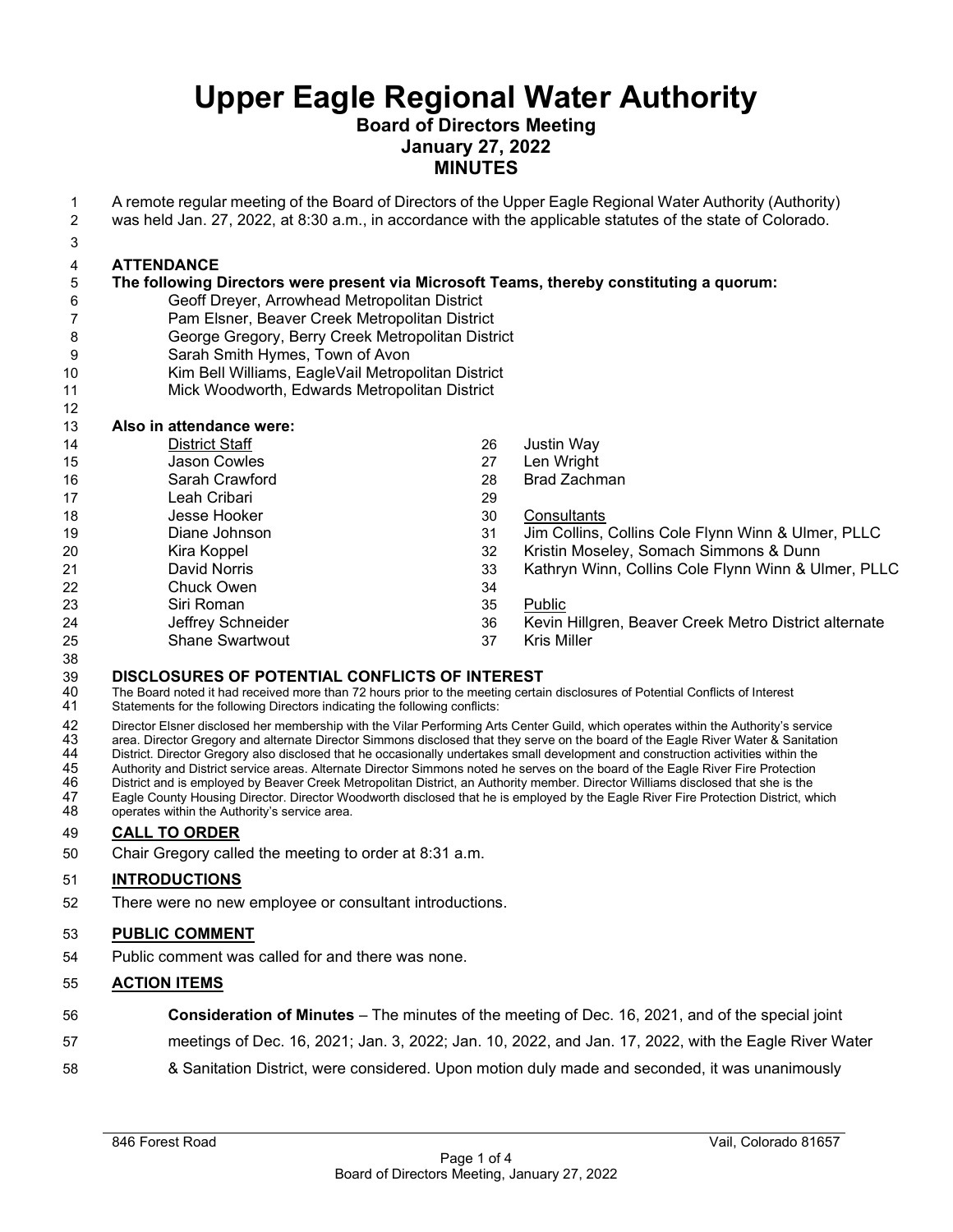- **RESOLVED** that the minutes of the Dec. 16, 2021, regular meeting, and of the Dec. 16, 2021; Jan. 3, 2022; Jan. 10, 2022, and Jan. 17, 2022, special joint meetings be accepted and hereby are approved as presented.
- **Resolution Designating Location to Post Notice** Ms. Johnson presented a memo, which the board considered along with the Resolution with its attached schedule of 2022 regular and joint meeting dates, copies of which are attached hereto as **Exhibits A and B**, respectively, and incorporated herein by this reference. After discussion and upon motion duly made and seconded, it was unanimously
- **RESOLVED** to approve and accept the Resolution Designating Location to Post Notice with its Exhibit A, 2022 board meeting schedule, as presented.
- **Information Reports**  The board reviewed the monthly development report, board committee membership, the December meeting summary, and the contract log, copies of which are attached hereto as **Exhibits C, D, E, and F**, respectively, and incorporated herein by this reference.

# **STRATEGY ITEMS**

**Board Member Input** – Vice-Chair Hymes commented that the town of Avon is working hard to address local housing issues and she congratulated the Eagle River Water & Sanitation District 16 for its leadership in employee housing as the District houses about 40% of its employees. Chair Gregory noted a letter received from the town of Avon concerning unification, a copy of which is attached hereto as **Exhibit G** and incorporated herein by this reference; he compared its reasonable tone to one that Beaver Creek Metro District sent to its constituents, which Chair Gregory said was inappropriate. Alternate Director Hillgren said if the letter had been meant for 21 the UERWA board, it would have had a different tone.

# **GENERAL MANAGER REPORT**

- It was noted that Ms. Brooks is the board president of the Colorado Water Congress and was attending the annual convention. Mr. Norris, as acting general manager, acknowledged Ms. Johnson's work to assume responsibility for the board packets and meetings, including implementing a new packet process, and thanked her for her work.
- **COVID-19 update** Mr. Norris updated board members about staff vaccination and booster rates, ongoing COVID-19 protocols, and various effects of the omicron variant.

# **FINANCE REPORT**

 Mr. Norris presented the Quarterly Financial Report, a copy of which is attached hereto as **Exhibit H** and incorporated herein by this reference. He noted that even with a large employee housing program, the district has more demand than supply and continues to investigate ways to create more housing units to support recruitment and retention. He said the operations agreement with the district will be trued up as 2021 numbers are finalized. Also, that the authority will develop a fund balance policy, which should improve future bond ratings.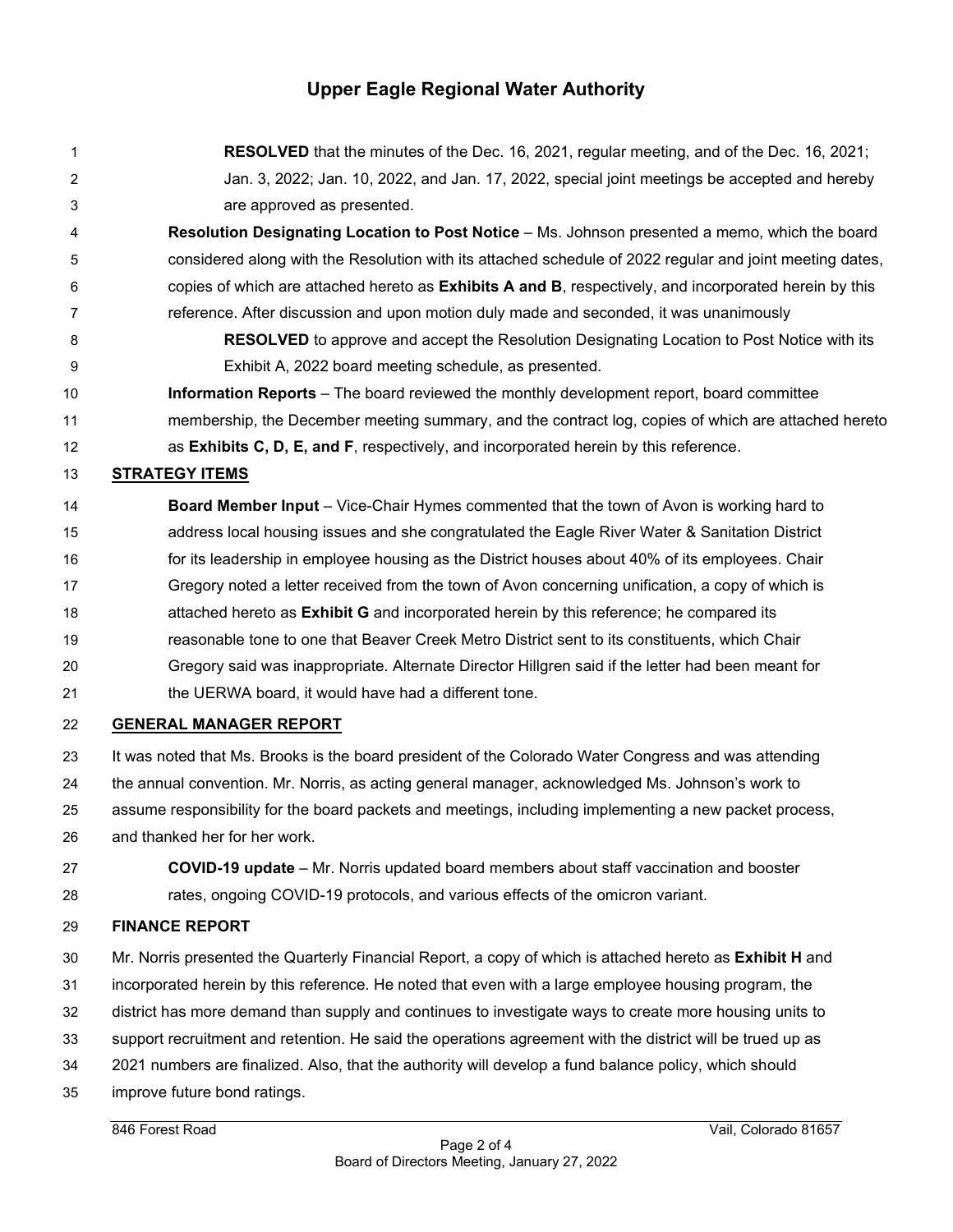#### **OPERATIONS REPORT**

Ms. Roman presented the operations report, a copy of which is attached hereto as **Exhibit I** and

incorporated herein by this reference. She informed the board that the Colorado Department of Public

Health and Environment had recently asked the District to participate in its COVID-19 wastewater

monitoring program, which the District intends to do, subject to final arrangements with CDPHE.

 **Backflow Prevention and Cross Connection Control Program** – Mr. Swartwout referenced his memo and shared a PowerPoint presentation, copies of which are attached hereto as **Exhibits J and K**, respectively, and incorporated herein by this reference, that summarized the work required to successfully meet all CDPHE backflow prevention and cross connection control program requirements. The program reached compliance with Colorado Primary Drinking Water Regulation 11.39 for the 2021 compliance year. The board congratulated Mr. Swartwout and his team for the significant work to achieve compliance.

 **2020 Macroinvertebrate Sampling Results** – Ms. Cribari presented a memo, a copy of which is attached hereto as **Exhibit L** and incorporated herein by this reference, that discussed the program and showed the results of sampling conducted in fall 2020 and how the results compare with previous years. Conditions have improved since the town of Vail began a program 17 to protect water quality.

 **Molybdenum Rulemaking** – The board considered a memo from water quality counsel Steve Bushong, a copy of which is attached hereto as **Exhibit M** and incorporated herein by this reference, that summarized previous and current developments related to domestic water supply and agricultural molybdenum standards, as well as Colorado's rulemaking process.

# **ENGINEERING AND WATER RESOURCES REPORT**

Mr. Cowles referenced the unallocated water update, a copy of which is attached hereto as **Exhibit N** and

incorporated herein by this reference. He noted that while the augmentation surplus is projected to be

231.36 acre-feet (AF), 99AF of that is historic consumptive use credit that can only be used during

irrigation season (May to October), about 78AF (of the original 87AF dedicated by Eagle County) is only

for workforce housing and/or streamflow enhancement, which leaves about 55AF of unallocated water for

the Authority to serve future uses. Mr. Cowles stated that the unrestricted 55AF includes 25AF pledged

by the District.

# **COMMUNICATIONS AND PUBLIC AFFAIRS REPORT**

Ms. Johnson referenced her report, a copy of which is attached hereto as **Exhibit O** and incorporated

herein by this reference. She noted how quickly the Lower Basin states came together to implement the

- "500+ Plan" to conserve an additional 500,000AF per year. She also noted the change to a "new normal"
- whereby various meteorological data, including snowpack and precipitation, will now be based on the 30-
- year period from 1991 to 2020, which is a drier period than the previous 1981-2010 normal.